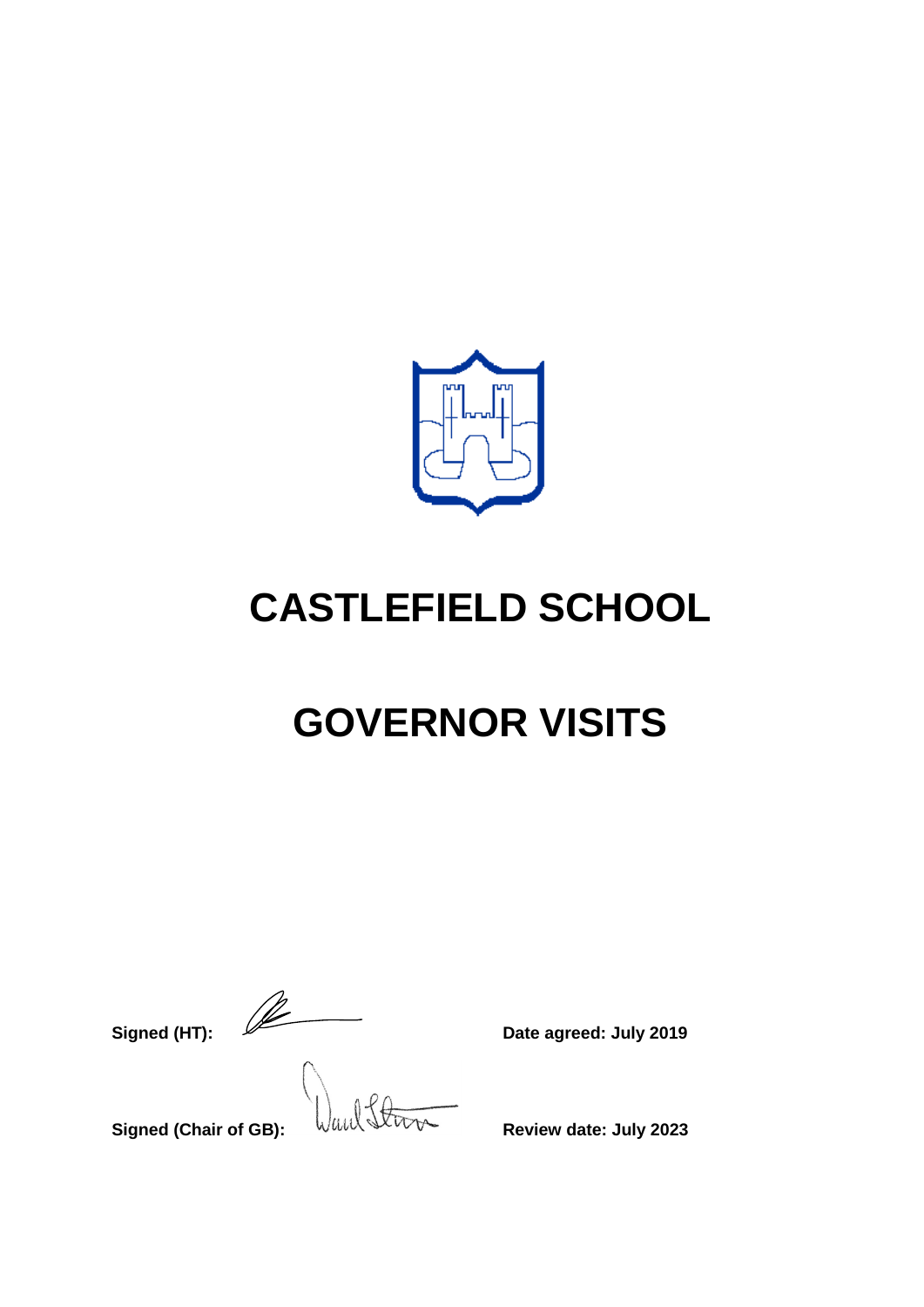# **Introduction:**

Governing Bodies have three core functions

- Ensuring clarity of vision, ethos and strategic direction
- Holding the Headteacher to account for the educational performance of the school and its pupils, and the performance management of staff
- Overseeing financial performance and making sure money is well spent

Governors draw on a range of evidence to in order to carry out the functions and one source of information is their own visits to the school

This protocol applies to school visits made for the purpose of governance and not to visits to the school made in other capacities e.g. as a parent or member of staff.

For the purpose of clarity, Castlefield School defines a Governor visit as any prearranged visit to the school to either

- Conduct learning walks/fact finding/monitoring of policy v practice
- Hold meetings with staff
- Attend celebratory events (e.g. assemblies)
- Attend information events for parents (e.g. workshops/target setting days)

#### **Purpose:**

All school visits will:

- Have a clear focus, where possible linked to strategic priorities, which is previously agreed by the headteacher
- Be arranged with adequate notice through the headteacher
- Be of value to the governing board which is demonstrable to outside agencies eg Ofsted or the LA

It is not the role of governors to form judgements about the performance of school staff during visits and individuals will make every effort to avoid this impression.

# **Conduct:**

Governors will comply with the school and governing board's codes of conduct and the standards of presentation expected of staff. They will be mindful that they are representing the board through their words and actions (see Annex A for Do's and Don'ts)

#### **Follow-up:**

Governors will have the opportunity to discuss the visit, including any concerns, with the headteacher immediately or soon after the visit.

Governors should complete a Governor Visit Report (see Annex B) following each visit. A draft will be shared with the headteacher and, when agreed, a final version will be included in the papers for discussion in the next governing board or relevant committee meeting as appropriate.

It should also be uploaded to Governor Hub: Documents-Governor Evidence-Governor Reports

# **Confidentiality:**

Confidentiality should be adhered to in relation to visits. Comments should be limited to the headteacher. Individual children or staff (other than the member of staff involved with the visit) should not be identified in school visit reports.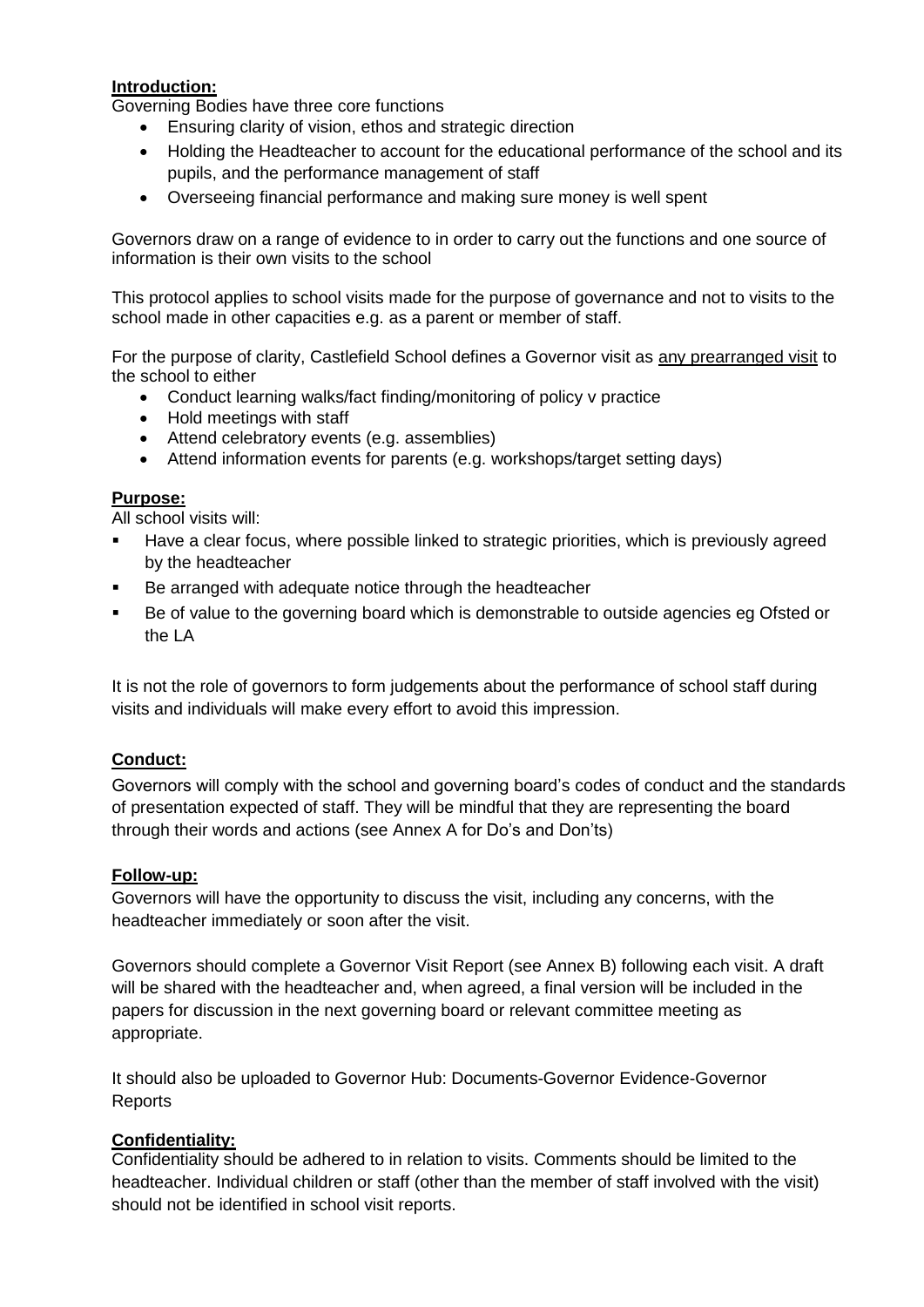#### Annex A:

### **Governor Visits: Do's and Don'ts**

|               | Do                                                                                                                                                                                                                                                                                                                                                                                                                                                                                                                                                                                                                                                         | Don't                                                                                                                                                                                                                                                                                                                                                                                                                                                                                                                                                                                                                                                                                                                                                                                                                                                                                                                                                                                                                                                                                        |
|---------------|------------------------------------------------------------------------------------------------------------------------------------------------------------------------------------------------------------------------------------------------------------------------------------------------------------------------------------------------------------------------------------------------------------------------------------------------------------------------------------------------------------------------------------------------------------------------------------------------------------------------------------------------------------|----------------------------------------------------------------------------------------------------------------------------------------------------------------------------------------------------------------------------------------------------------------------------------------------------------------------------------------------------------------------------------------------------------------------------------------------------------------------------------------------------------------------------------------------------------------------------------------------------------------------------------------------------------------------------------------------------------------------------------------------------------------------------------------------------------------------------------------------------------------------------------------------------------------------------------------------------------------------------------------------------------------------------------------------------------------------------------------------|
| <b>Before</b> | $\checkmark$ Agree the visit focus in advance as part of a<br>schedule at a governing board meeting,<br>including identifying a clear purpose. (It can<br>be useful to think of the governing board as<br>'commissioning' the visit and delegating<br>responsibility for carrying it out to individual<br>governor(s).)<br>$\checkmark$ Arrange a mutually convenient time,<br>avoiding sensitive times such as exam or<br>assessment periods.<br>Discuss the visit with the headteacher and<br>✓<br>ensure that any member of staff who will be<br>involved in the visit understands the<br>arrangements.                                                 | Turn up unannounced.<br>⊠<br>Approach staff directly without the<br>区<br>approval of the headteacher                                                                                                                                                                                                                                                                                                                                                                                                                                                                                                                                                                                                                                                                                                                                                                                                                                                                                                                                                                                         |
| <b>During</b> | $\checkmark$ Present yourself in a way which matches<br>the professionalism expected of school<br>staff.<br>$\checkmark$ Report to reception and follow procedures<br>for visitors – even those familiar with the<br>school should do this.<br>$\checkmark$ Keep to the role agreed; only talk to<br>students if invited to do so by the teacher<br>$\checkmark$ Be flexible if something urgent crops up<br>which means the arranged tasks cannot<br>take place – always keep in mind that the<br>education of the students is of overriding<br>importance.<br>Be courteous and professional, including<br>$\checkmark$<br>thanking staff before leaving. | Turn up in shorts, immodest shirt, flip flops<br>$\mathbf{x}$<br>Give the impression that you are<br>$\boldsymbol{\mathsf{x}}$<br>inspecting, for example by using a<br>clipboard or making notes while visiting a<br>classroom.<br>Assume a different role to that agreed;<br>⊠<br>parents and education professionals, in<br>particular, should be mindful not to stray<br>into these roles.<br>Express personal opinions if pressed on a<br>⊠<br>controversial issue - individuals should<br>keep in mind that they are representing<br>the governing board as a whole.<br>Make assumptions - always ask for<br>⊠<br>explanations of anything not understood<br>at an appropriate time when it will not<br>interrupt pupils' learning (this may be in<br>conversation with the class teacher after<br>the lesson or with the headteacher at the<br>end of the visit).<br>Check on the progress of individual<br>⊠<br>children, including your own.<br>Walk around the school unaccompanied<br>⊠<br>or put yourself in situations where you are<br>likely to be unaccompanied with pupils. |
| <b>After</b>  | Share any concerns with the headteacher.<br>✓<br>Complete a short visit report on an agreed<br>✓<br>form; a draft should be shared with the<br>headteacher, then taking their comments<br>into account a final written report should be<br>prepared and given to the governing board /<br>committee before the next meeting.<br>$\checkmark$ Ensure that school visits are an agenda<br>item at the governing board meeting and<br>that any findings are discussed                                                                                                                                                                                         | Make comments regarding a teacher's<br>⊠<br>conduct of the lesson or individual<br>students (unless this is a concern being<br>raised to the headteacher).<br>Identify individual students in your report,<br>⊠<br>even in a positive light.<br>Gossip about your visit - what you have<br>⊠<br>seen should be treated with the same<br>level of confidentiality as any other GB<br>business.                                                                                                                                                                                                                                                                                                                                                                                                                                                                                                                                                                                                                                                                                                |